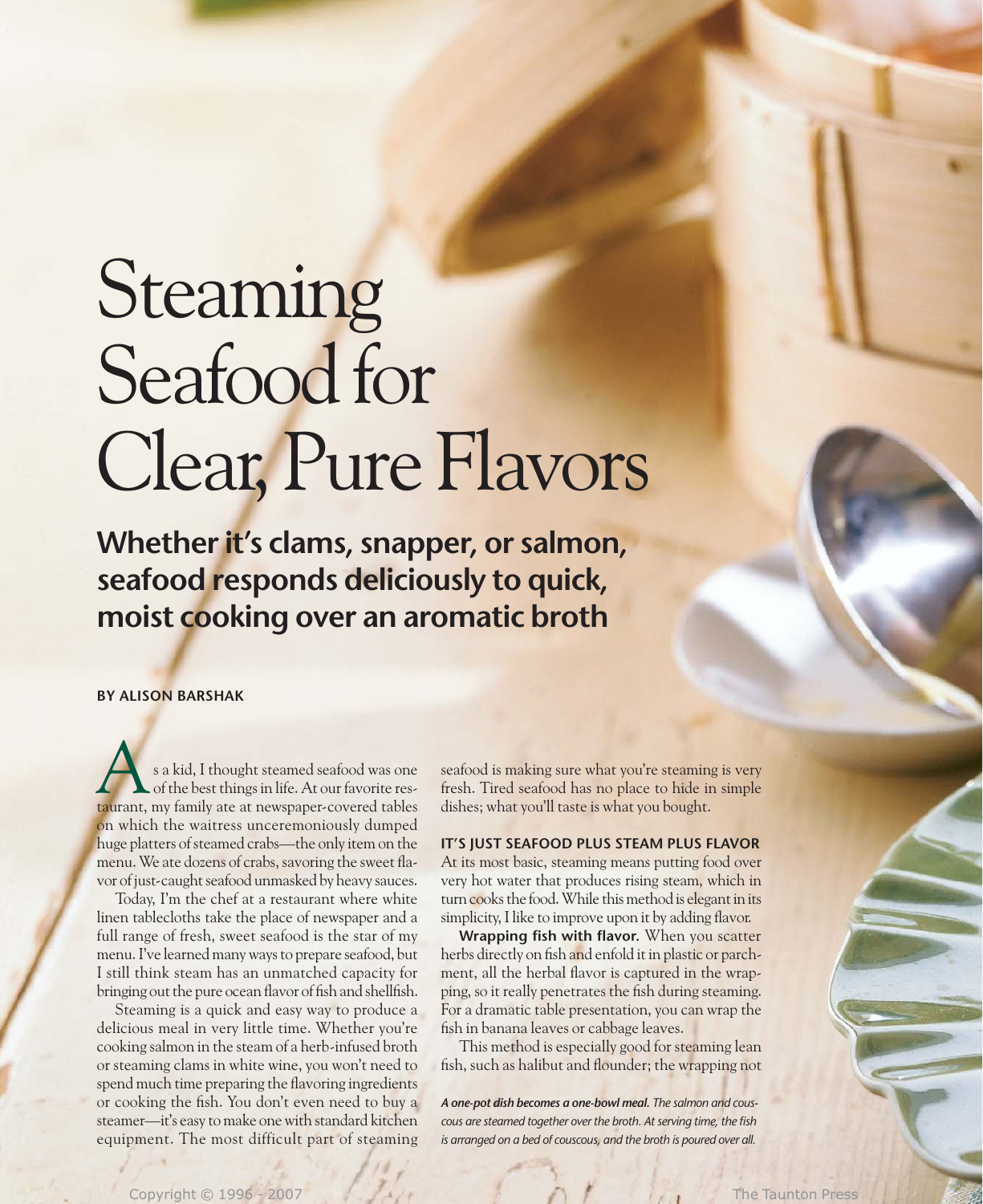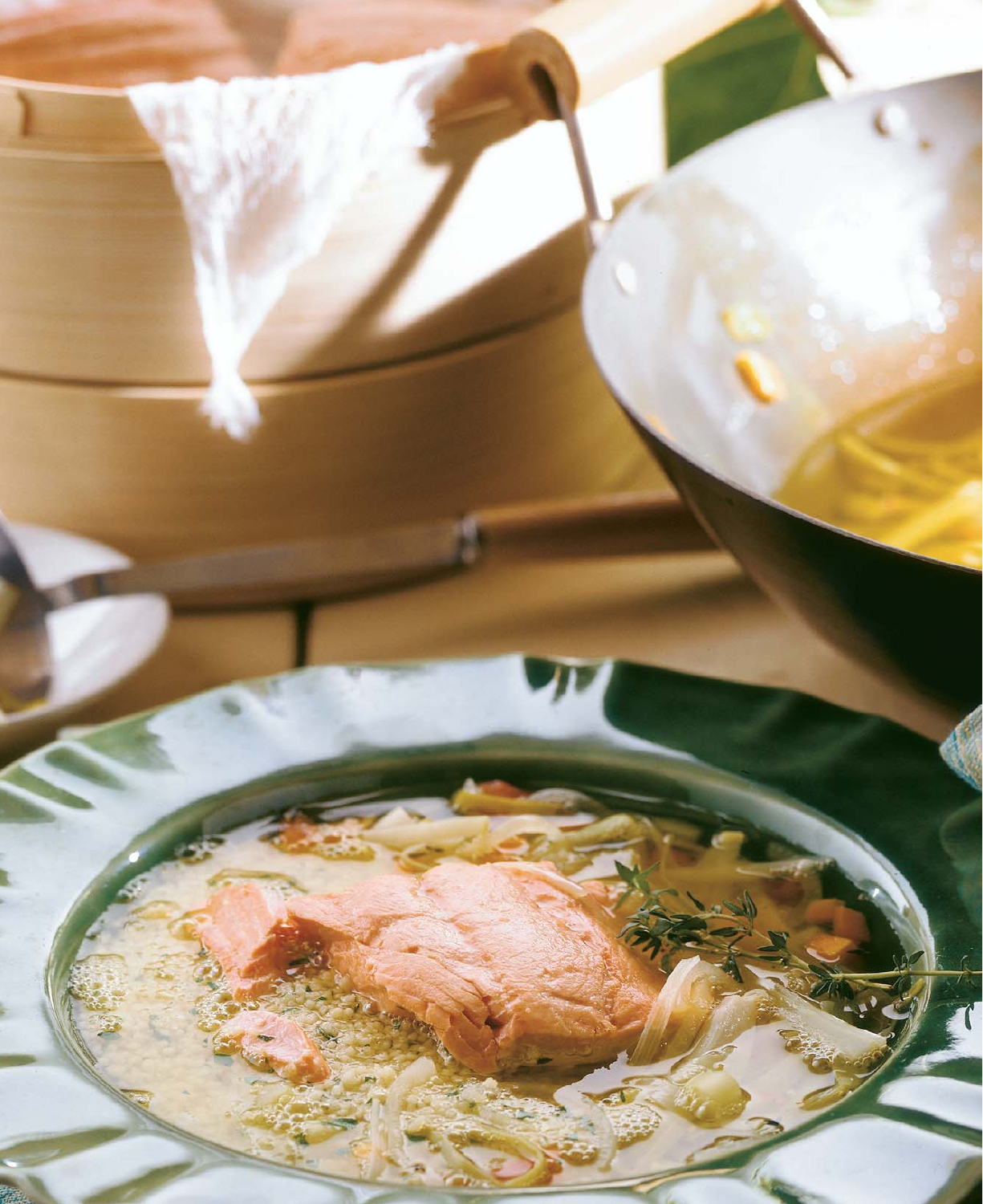

*Wrap up all the flavor and seal it in with steam. A spoonful of aromatic ingredients permeates the mild fish during cooking.*

only traps flavor but protects the fish's delicate flesh as well. It's also great when you want to prepare a meal in advance. You can wrap the fish and keep it in the refrigerator until you're ready to steam it.

**Steaming over broth.** Steaming fish over herbinfused broths is a method that seems almost too good to be true. Combine vegetables and seasonings with water, bring it to a boil, and steam fish fillets over the water. Ten minutes later, you have a fillet that has absorbed the flavors of the broth, and a flavorful broth to serve with the fish. Both components of the dish are delicious, and they practically cooked themselves.

Fattier fish like salmon are good for this technique; the flavor of the fish's fat adds to the broth, but the fish retains enough fat to keep it tasty. The broth can be flavored with almost anything: lemongrass, fresh herbs, garlic, ginger, or diced aromatic vegetables. Onions and carrots are among my favorites.

White wine also makes a delicious broth for steaming. I can never get enough of clams steamed with white wine, garlic, and lemon, especially when I swirl in a little butter at the end.

#### **SIMPLE TECHNIQUE, SIMPLE EQUIPMENT**

Any pot or deep saucepan with a tight-fitting lid can become a steamer; just set a few inverted empty cans



**Bright citrus zest accents with flavor and color.** A simple top*ping of orange, garlic, and ginger is a fresh partner for halibut.*

or molds and a cake rack or plate inside the pan to raise the fish above the cooking liquid. Electric steamers and fish poachers also work well, but my favorite tool is probably the bamboo steamer.

Bamboo steamers consist of two or three bamboo trays that sit over a wok or saucepan. The steaming liquid goes in the wok or pan, the trays go on top and are capped by a bamboo lid to keep in the steam. The bamboo steamer's stacking style lets you cook a lot of food in relatively little space. Don't stack the steamers more than three high, however, since steam loses its power as it rises.

If you don't have one, bamboo steamers are easy to find and buy (they're very inexpensive). They're also easy to clean, and they look good on the table.

#### **CHOOSE FRESH FISH OR DON'T STEAM IT**

The most important step in steaming fish is choosing good-quality seafood in the first place. In steamed fish, the focus is on the fish's own flavor, which makes it difficult to compensate for mediocre seafood.

All seafood should have a sweet ocean smell. Seafood should never smell fishy, but an absence of odor is as bad as a strong odor; this can mean the fish was washed with chemicals to remove odor.

Here's a rundown of some of my favorite candidates for seafood steaming:

**Best shellfish: mussels, clams, crabs, lobsters, shrimp, and scallops.** When steaming live shellfish, choose ones that are very active. Clams and mussels should be tightly closed; if open, they should shut quickly when touched. Crabs and lobsters should be lively.

If you're steaming scallops, use sea scallops; their large size makes for a better texture than bay scallops. If by some wonderful circumstance, however, you find Taylor Bay scallops (they're farm-raised and are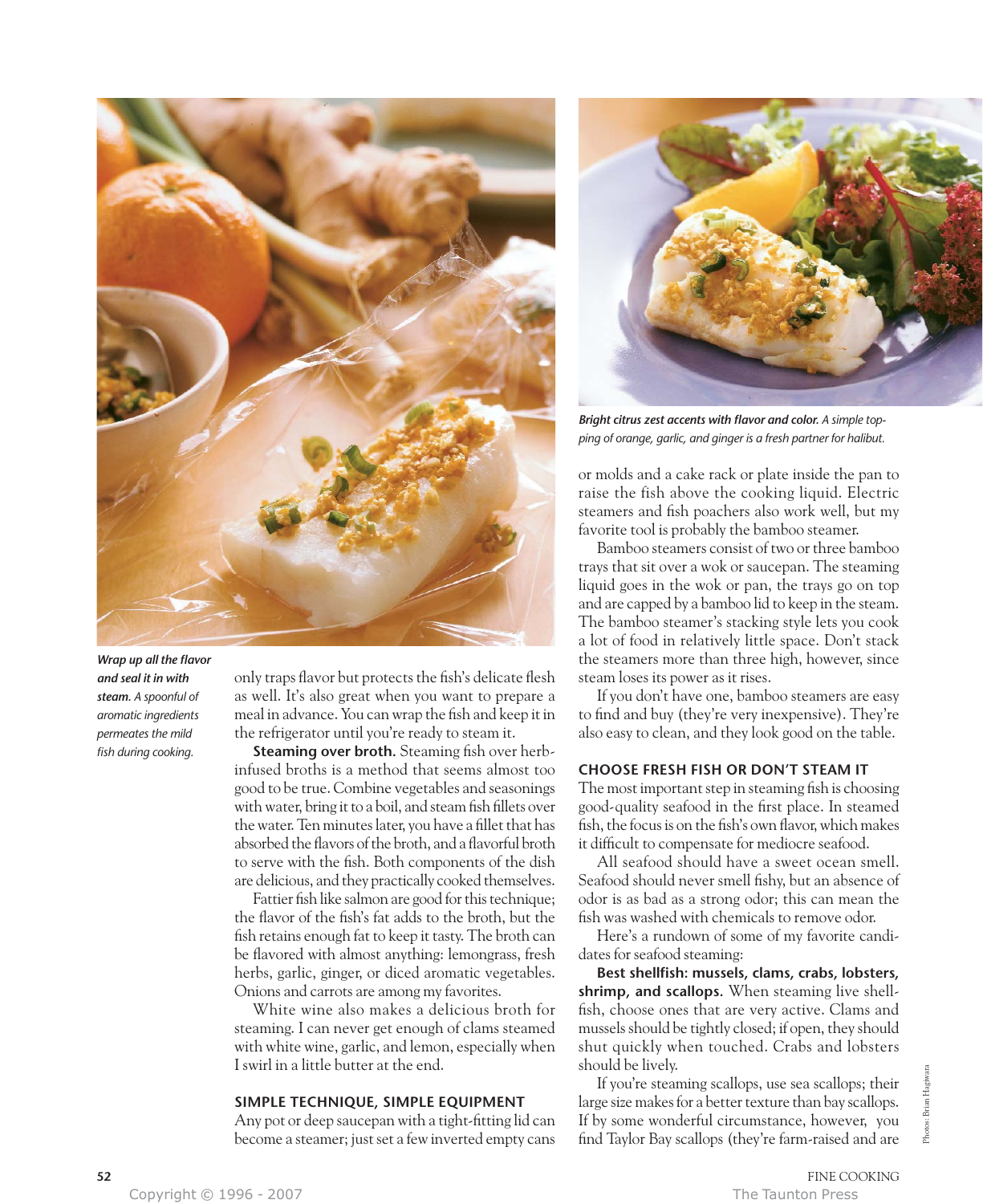

sold still in the shell), use them. Treat them like clams and mussels, and invite someone you love to dine with you; their flavor is extraordinary.

Shrimp steams very well. If you want to chill the shrimp before serving, steam them in their shells. Otherwise, peel and devein the shrimp before steaming. Ironically, frozen shrimp is often better than "fresh"; almost no shrimp sold commercially is truly fresh because most of it is flash-frozen on the boat the moment it's caught. That's why it may be better to buy still-frozen shrimp and defrost it at home. Avoid shrimp with dried white edges and splotches; it's been freezer burned.

**Best fillets: salmon, cod, sole, halibut, flounder, grouper, catfish, perch,**

**bluefish, and mackerel.** Pick fillets or steaks that are firm and shiny with good color. The meat should not look dried out or opaque. Remove the skin from fillets, since the texture of steamed skin isn't appealing.

If you can buy very fresh whole fish, take advantage of it with steaming—sea bass, perch, and trout are especially good. Ask your fishmonger to gut and gill the fish for you. I like to bring the fish to the table whole and let guests pick around the skin and bones.

#### **IS IT DONE?**

Clams and mussels open their shells when done, but judging doneness in other types of seafood is a matter of guidelines, not obvious tests. The greatest mistake is overcooking, which leaves fish flaky and dry. Don't fear undercooking; you can always cook it more. I think most fish tastes best when cooked medium rare: moist and still slightly translucent in the center.

**To test for doneness in whole fish,** use a knife to poke the flesh in the center behind the gills. Pull the meat aside to see if it's still raw near the bones. If blood is still coming from flesh, cook a little longer.

**To test for doneness in fillets,** use your sense of touch and sight. The fish should feel firm, not hard or rubbery, and the flesh should just begin to yield to pressure. To be sure, slide a knife into the fillet and separate the flakes to look for rawness.

## **Halibut with Scallions & Sesame Oil**

This dish goes together in less than 20 minutes. If you can't get halibut, any firm-fleshed white fish will do. *Serves four.*

*2 Tbs. minced fresh ginger 1 small clove garlic, minced 2 Tbs. thinly sliced scallions 2 Tbs. toasted sesame oil 2 tsp. minced orange zest 4 halibut fillets (about 4 oz. each), skin removed 1⁄4 tsp. salt 1⁄2 tsp. freshly ground black pepper*

In a small bowl, combine the ginger, garlic, scallions, sesame oil, and orange zest. Divide the mixture and pat evenly on the fish fillets. Sprinkle with salt and pepper.

Lay a fillet in the center of an 8-inch sheet of plastic. Fold the plastic to create a tight package. Repeat with the other fillets.

Steam the fillets over simmering water for about 12 to 14 min., depending on the thickness of the fillets. Unwrap the fillets and transfer to a serving plate, pouring any steaming juices from the plastic over the fish.

# **Steamed Grouper with Sun-Dried Tomato Pesto**

This recipe makes a little more pesto than you'll need, but it keeps well and has many uses. Other pestos or other firm, white fish can be substituted. *Serves four.*

- *1⁄3 cup chopped rehydrated or oil-packed sun-dried tomatoes, drained*
- *1 large clove garlic, minced 1⁄3 cup (packed) basil leaves, picked, washed, and dried 1⁄3 cup (packed) flat-leaf parsley leaves 2 Tbs. grated Parmesan 3 Tbs. pine nuts, toasted 1⁄4 cup olive oil 1⁄2 tsp. freshly ground black pepper 1⁄2 tsp. salt 4 grouper fillets (about 6 oz. each)*

**For the pesto—**In a blender, combine the tomatoes, garlic, basil, parsley, Parmesan, pine nuts, olive oil, and pepper until the mixture becomes a rough purée.

Lay a fillet in the center of an 8-inch sheet of plastic wrap. Evenly spread about 1 Tbs. of the pesto on the fillet and fold the plastic over the fish to create a tight package. Repeat with the other fillets.

Steam the fillets over simmering water for about 12 to 14 min., depending on the thickness of the fillets. Unwrap the fillets and transfer to a serving plate, pouring any steaming juices from the plastic over the fish.

#### **Steamed Salmon with Saffron Vegetable Broth & Couscous**

While this is a very simple recipe, the results are decidedly sophisticated. Serve in deep, broad bowls, with good bread to sop up the broth. *Serves four.*

#### **FOR THE COUSCOUS:**

*1 cup regular (not instant) couscous 1⁄2 cup hot water 1⁄2 tsp. salt 1⁄4 tsp. freshly ground black pepper 1 clove garlic, chopped 2 Tbs. chopped flat-leaf parsley 2 Tbs. olive oil* **FOR THE BROTH:** 

- *1 small head fennel (about 8 oz.), cut in 1⁄4-inch strips*
- *2 cloves garlic, chopped 4 lemon slices, each 1⁄4 inch thick*
- *1 medium tomato (about 6 oz.), peeled, seeded,* 
	- *and chopped*

*(Ingredient list continues)*

*You can make your own steamer if you don't have one. Here, upturned custard cups raise a plate above the water level.*





*This full-bodied pesto works like a sauce. Sun-dried tomatoes, basil, and garlic flavor the fish (here it's grouper) and create lots of tasty juices.*